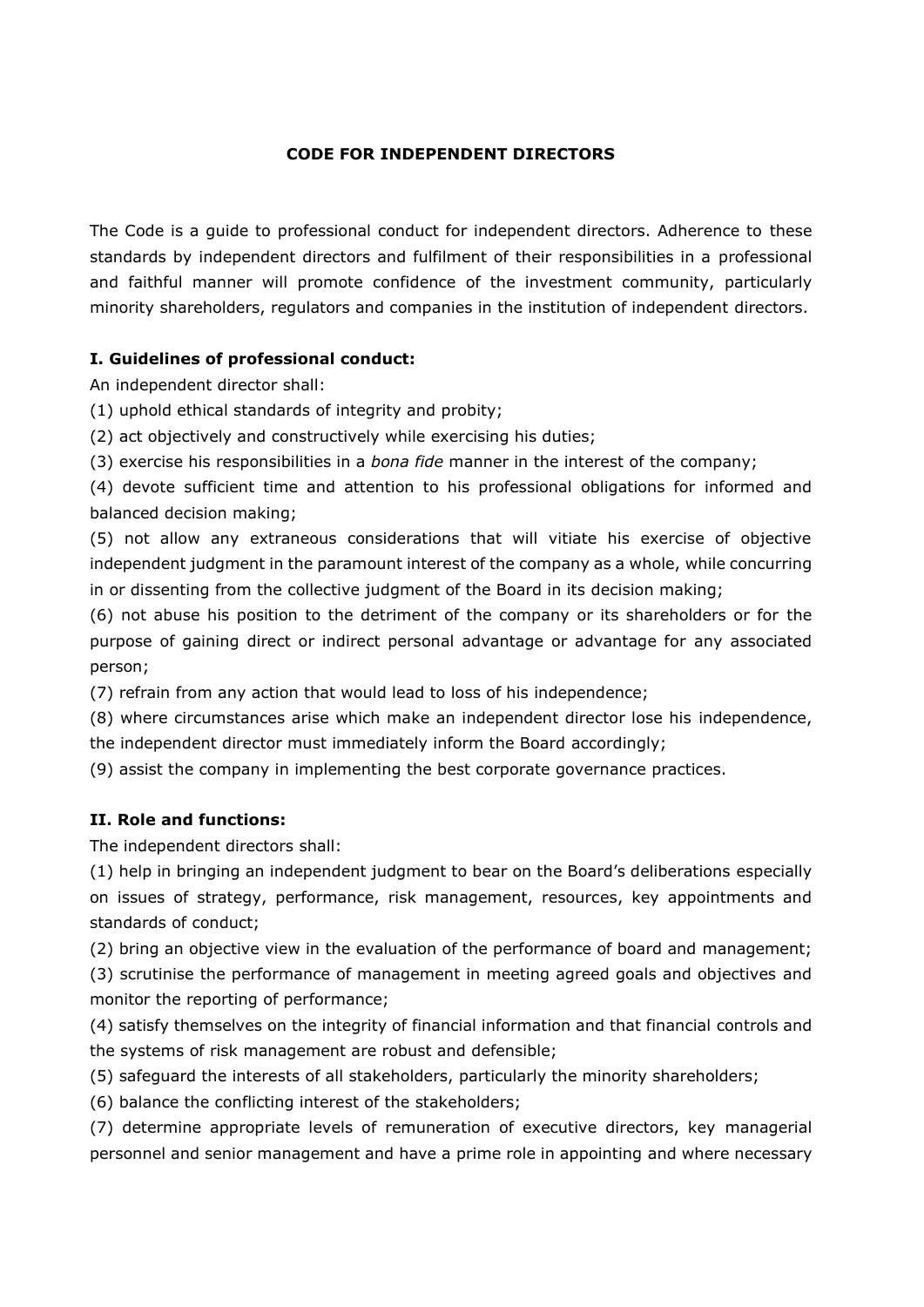recommend removal of executive directors, key managerial personnel and senior management;

(8) moderate and arbitrate in the interest of the company as a whole, in situations of conflict between management and shareholder's interest.

# **III. Duties :**

The independent directors shall—

(1) undertake appropriate induction and regularly update and refresh their skills, knowledge and familiarity with the company;

(2) seek appropriate clarification or amplification of information and, where necessary, take and follow appropriate professional advice and opinion of outside experts at the expense of the company;

(3) strive to attend all meetings of the Board of Directors and of the Board committees of which he is a member;

(4) participate constructively and actively in the committees of the Board in which they are chairpersons or members;

(5) strive to attend the general meetings of the company;

(6) where they have concerns about the running of the company or a proposed action, ensure that these are addressed by the Board and, to the extent that they are not resolved, insist that their concerns are recorded in the minutes of the Board meeting;

(7) keep themselves well informed about the company and the external environment in which it operates;

(8) not to unfairly obstruct the functioning of an otherwise proper Board or committee of the Board;

(9) pay sufficient attention and ensure that adequate deliberations are held before approving related party transactions and assure themselves that the same are in the interest of the company;

(10) ascertain and ensure that the company has an adequate and functional vigil mechanism and to ensure that the interests of a person who uses such mechanism are not prejudicially affected on account of such use;

(11) report concerns about unethical behaviour, actual or suspected fraud or violation of the company's code of conduct or ethics policy;

(12) acting within his authority, assist in protecting the legitimate interests of thecompany, shareholders and its employees;

(13) not disclose confidential information, including commercial secrets, technologies, advertising and sales promotion plans, unpublished price sensitive information, unless such disclosure is expressly approved by the Board or required by law.

# **IV. Manner of appointment:**

(1) Appointment process of independent dir ectors shall be independent of the company management; while selecting independent directors the Board shall ensure that there is appropriate balance of skills, experience and knowledge in the Board so as to enable the Board to discharge its functions and duties effectively.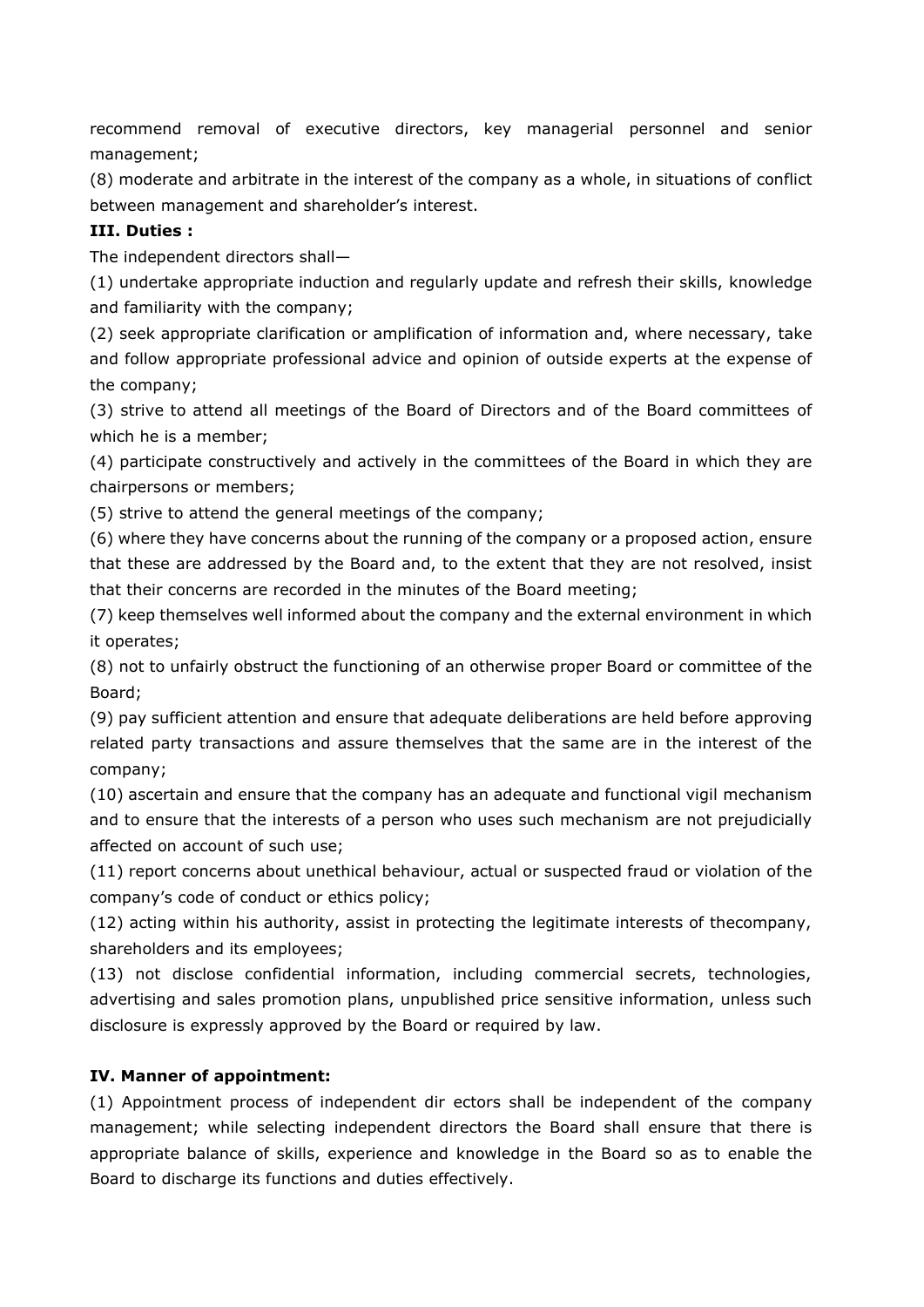(2) The appointment of independent director(s) of the company shall be approved at the meeting of the shareholders.

(3) The explanatory statement attached to the notice of the meeting for approving the appointment of independent director shall include a statement that in the opinion of the Board, the independent director proposed to be appointed fulfils the conditions specified in the Act and the rules made thereunder and that the proposed director is independent of the management.

(4) The appointment of independent directors shall be formalised through a letter of appointment, which shall set out :

(a) the term of appointment;

(b) the expectation of the Board from the appointed director; the Board-level committee(s) in which the director is expected to serve and its tasks;

(c) the fiduciary duties that come with such an appointment along with accompanying liabilities;

(d) provision for Directors and Officers (D and O) insurance, if any;

(e) the Code of Business Ethics that the company expects its directors and employees to follow;

(f) the list of actions that a director should not do while functioning as such in the company; and

(g) the remuneration, mentioning periodic fees, reimbursement of expenses for participation in the Boards and other meetings and profit related commission, if any.

(5) The terms and conditions of appointment of independent directors shall be open for inspection at the registered office of the company by any member during normal business hours.

(6) The terms and conditions of appointment of independent directors shall also be posted on the company's website.

# **V. Re-appointment:**

The re-appointment of independent director shall be on the basis of report of performance evaluation.

# **VI. Resignation or removal:**

(1) The resignation or removal of an independent director shall be in the same manner as is provided in sections 168 and 169 of the Act.

(2) An independent director who resigns or is removed from the Board of the company shall be replaced by a new independent director within a period of not more than one hundred and eighty days from the date of such resignation or removal, as the case may be.

(3) Where the company fulfils the requirement of independent directors in its Board even without filling the vacancy created by such resignation or removal, as the case may be, the requirement of replacement by a new independent director shall not apply.

#### **VII. Separate meetings:**